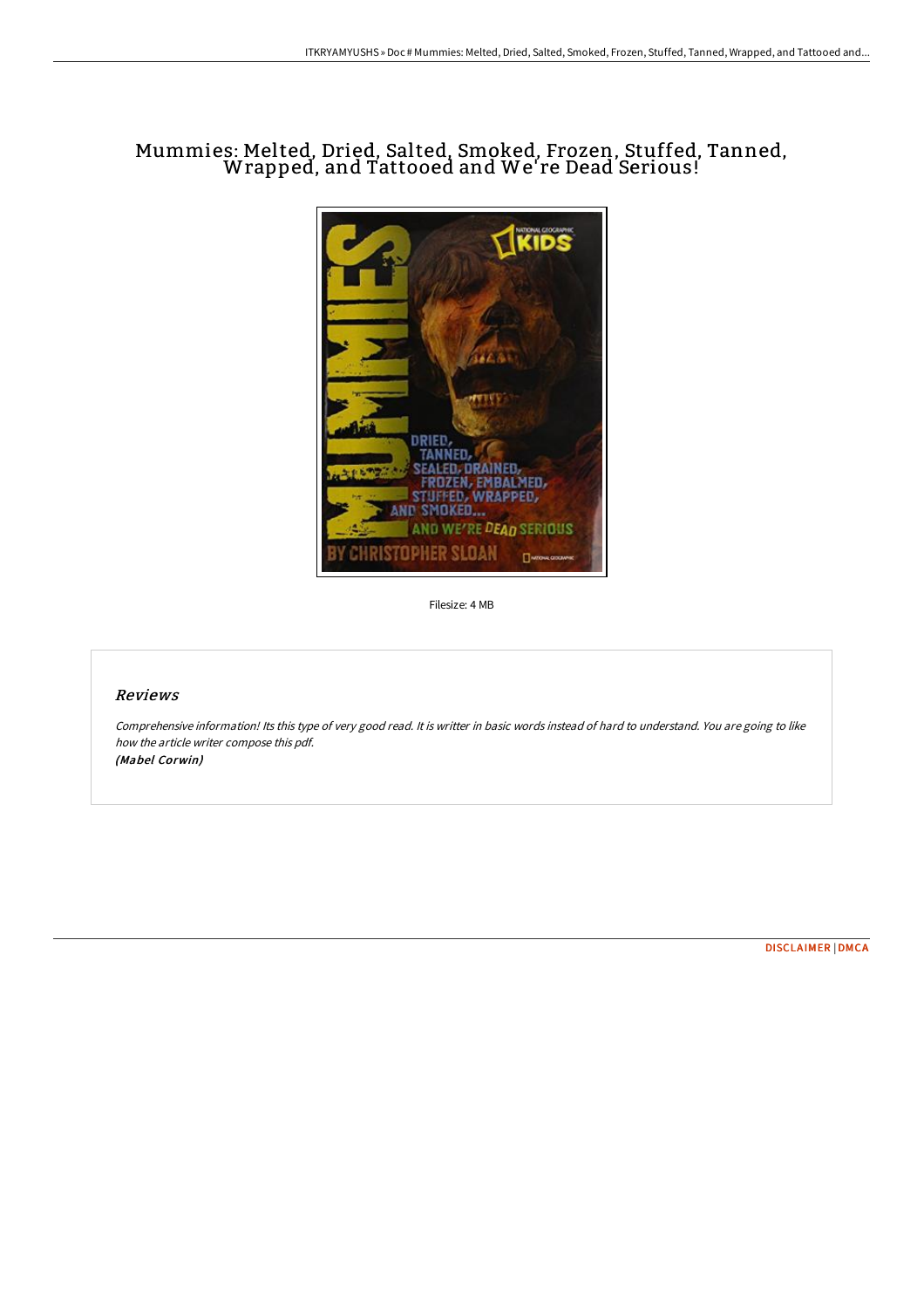## MUMMIES: MELTED, DRIED, SALTED, SMOKED, FROZEN, STUFFED, TANNED, WRAPPED, AND TATTOOED AND WE'RE DEAD SERIOUS!



To get Mummies: Melted, Dried, Salted, Smoked, Frozen, Stuffed, Tanned, Wrapped, and Tattooed and We're Dead Serious! PDF, please click the button listed below and download the ebook or have access to additional information that are highly relevant to MUMMIES: MELTED, DRIED, SALTED, SMOKED, FROZEN, STUFFED, TANNED, WRAPPED, AND TATTOOED AND WE'RE DEAD SERIOUS! book.

National Geographic Society. Hardback. Book Condition: new. BRAND NEW, Mummies: Melted, Dried, Salted, Smoked, Frozen, Stuffed, Tanned, Wrapped, and Tattooed and We're Dead Serious!, Christopher Sloan, The world's coolest mummies make for fascinating eye candy on the pages of this thrilling and chilling new book. Whether it's the tattooed mummy of Peru, the bog people of Europe, ancient Egypt's cat and crocodile mummies, or King Tut, National Geographic photographs allow readers to get up close and personal with these creepy blasts from the past. The text explores these people's mysterious deaths and what the mummies reveal about ancient cultures. Short chapters will each feature a large, colour photograph of a mummy, the story behind each mummy, fun facts, and a map. Whether kids read this book in the classroom or for pleasure, they will learn about culture, science, and geography while freaky photos keep them glued to the page.

 $\mathbb{R}$ Read [Mummies:](http://www.bookdirs.com/mummies-melted-dried-salted-smoked-frozen-stuffe.html) Melted, Dried, Salted, Smoked, Frozen, Stuffed, Tanned, Wrapped, and Tattooed and We're Dead Serious! Online

B. Download PDF [Mummies:](http://www.bookdirs.com/mummies-melted-dried-salted-smoked-frozen-stuffe.html) Melted, Dried, Salted, Smoked, Frozen, Stuffed, Tanned, Wrapped, and Tattooed and We're Dead Serious!